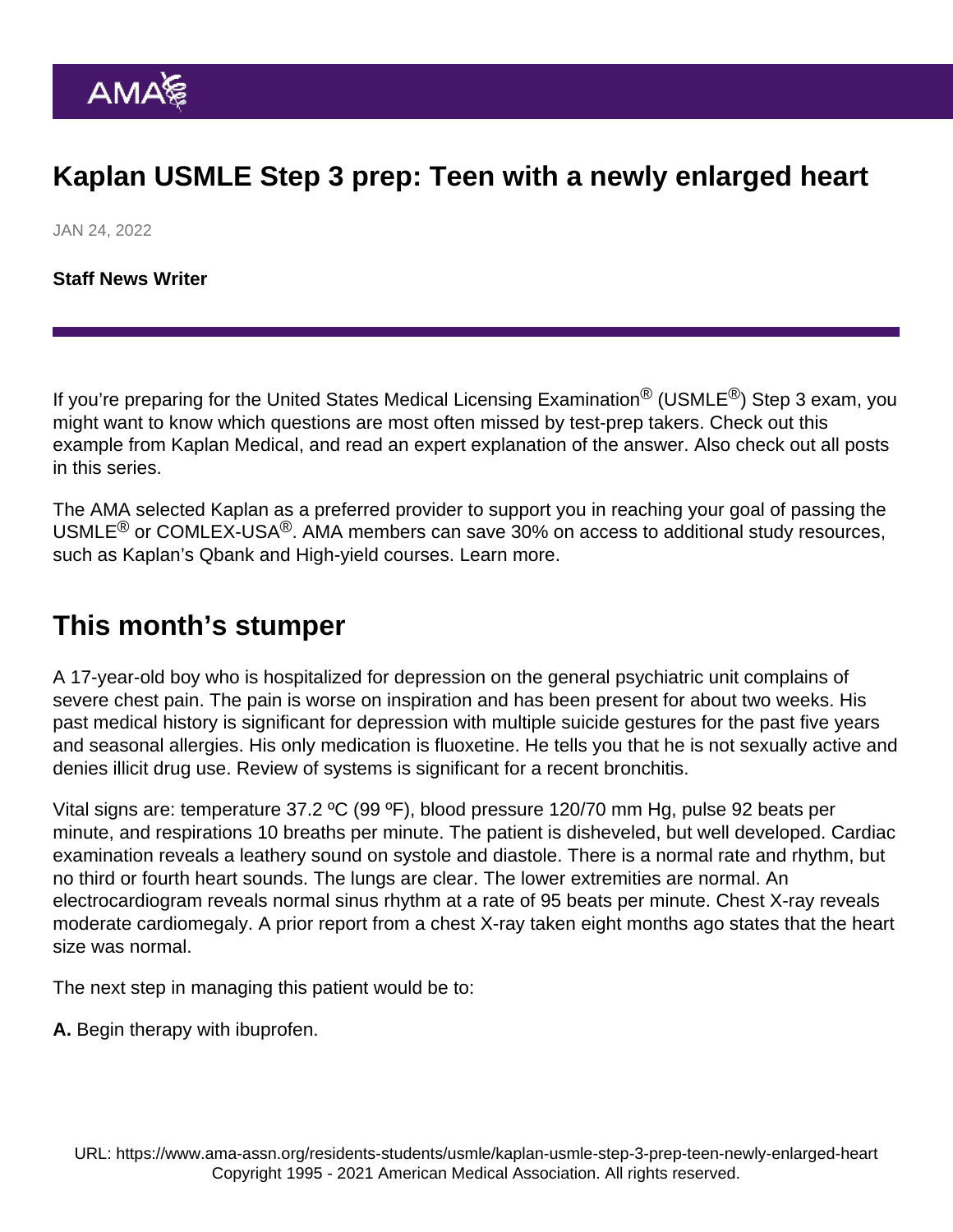- B. Begin therapy with prednisone.
- C. Obtain permission for an HIV test.
- D. Order a cardiac perfusion scan.
- E. Send cardiac enzymes to rule out a myocardial infarction.

The correct answer is A.

## Kaplan Medical explains why

This patient is presenting with inspiratory chest pain, a leathery rub on systole and diastole, and a newly enlarged heart. This is consistent with post-viral pericarditis, the most common form of pericarditis. Treatment includes nonsteroidal anti-inflammatory medication and in refractory cases,